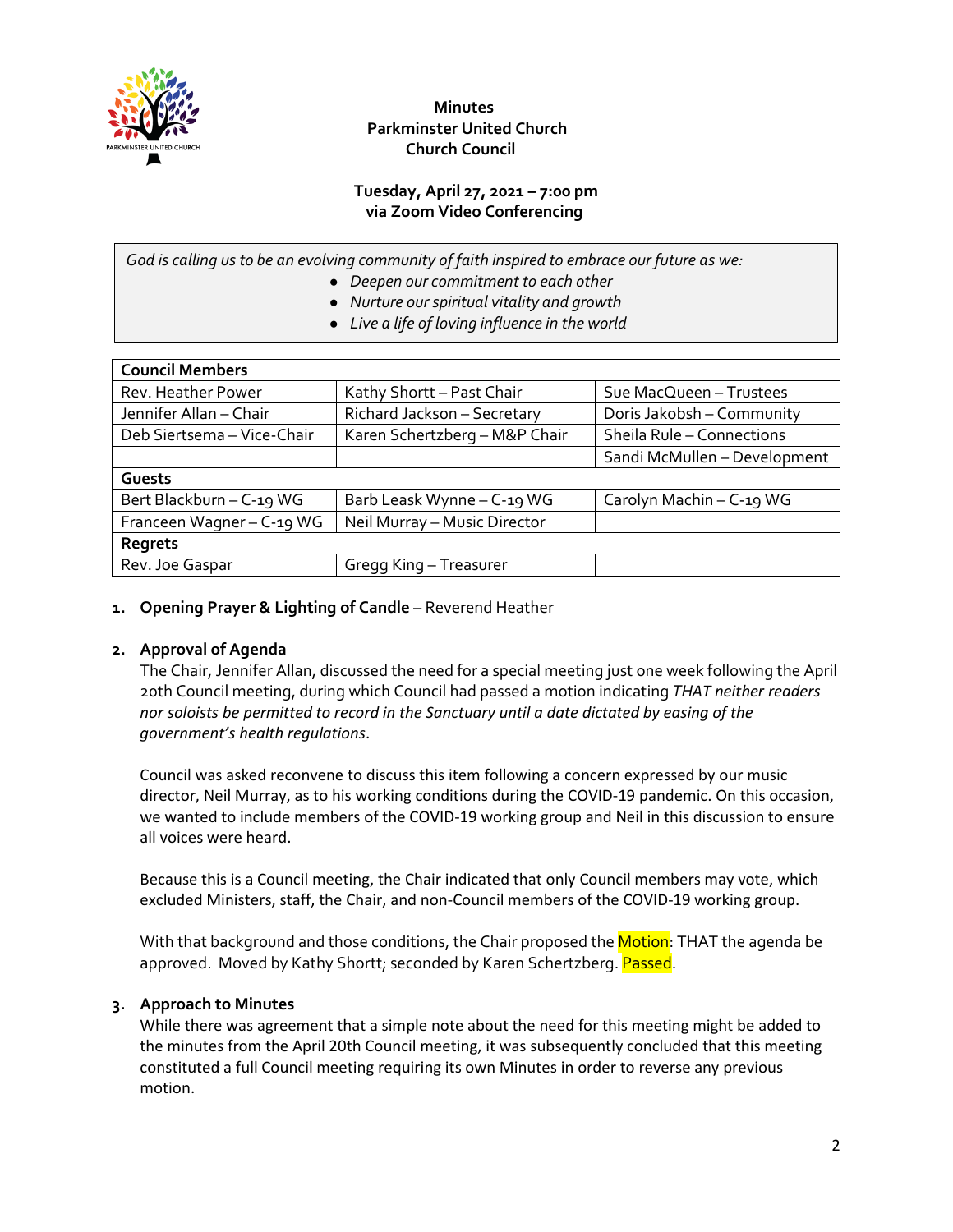

 **Minutes Parkminster United Church Church Council**

### **4. Situation and Background**

#### **Background**

By way of background, Council decided on April 20th and advised Neil on April 21<sup>st</sup> that:

- 1. Council's decision was based on the spirit of caution that the direction from medical officers of health and the regulations and announced on April 16th require everyone to remain at home except for specified purposes, such as going to the grocery store or pharmacy, accessing health care services (including getting vaccinated), for outdoor exercise, or for work that cannot be done remotely.
- 2. The Stay-at-Home order is in place until May 5, 2021, as the province continues to deal with the impacts of COVID-19. This order was extended 2 weeks on April  $16<sup>th</sup>$  to May 20th. Consequently, Council's motion of April 20<sup>th</sup> would otherwise remain in place until May 20<sup>th</sup>.

### **Impact on Neil**

- On April 23, Neil provided his feedback in an email to Jennifer as Chair, Rev. Heather, Rev. Joe, Rob MacQueen (M&P) and Shelley Mutton (Worship and Music).
- On April 24, the same group met to hear Neil's concerns and discuss possible options.
- From there it was determined it best to engage Council and the COVID-19 Working Group.
- The Chair thanked Neil for advising us of the impact Council's decision had on him. Council needs to make decisions based on complete information, which is why it reconvened.
- Neil's email was made available to those in attendance prior to this special meeting.
- In a nutshell, Council and the COVID-19 Working Group now understand how challenged Neil is in arranging weekly recordings virtually. Council now appreciates that using the sanctuary to record soloists both lightens Neil's load and engages some of those in our music program who aren't comfortable recording at home. In addition, other churches (with similarly vibrant music programs) are still recording in their sanctuaries.
- The Chair explained that one option explored with Neil during the Saturday meeting (April  $24<sup>th</sup>$ ) was to use our library/archive of music videos that are already made, at least for the period of this shutdown.

#### **Discussion**

In the discussion that followed, there was general agreement that, as a Council, we had reacted in the spirit of caution without being aware of Neil's needs and preferences. It was noted that for some soloists, singing in the sanctuary is very spiritual and can be an act of pastoral care. Given the extra work required to prepare music remotely, all agreed that having soloists participate in recordings in the sanctuary is safe when fewer than 10 people are present and within the spirit of the directions the regulations announced on April  $16<sup>th</sup>$ .

Motion: THAT we allow recording in the Sanctuary for soloists with accompaniment. Moved by Doris Jakobsh; seconded by Sheila Rule. Passed.